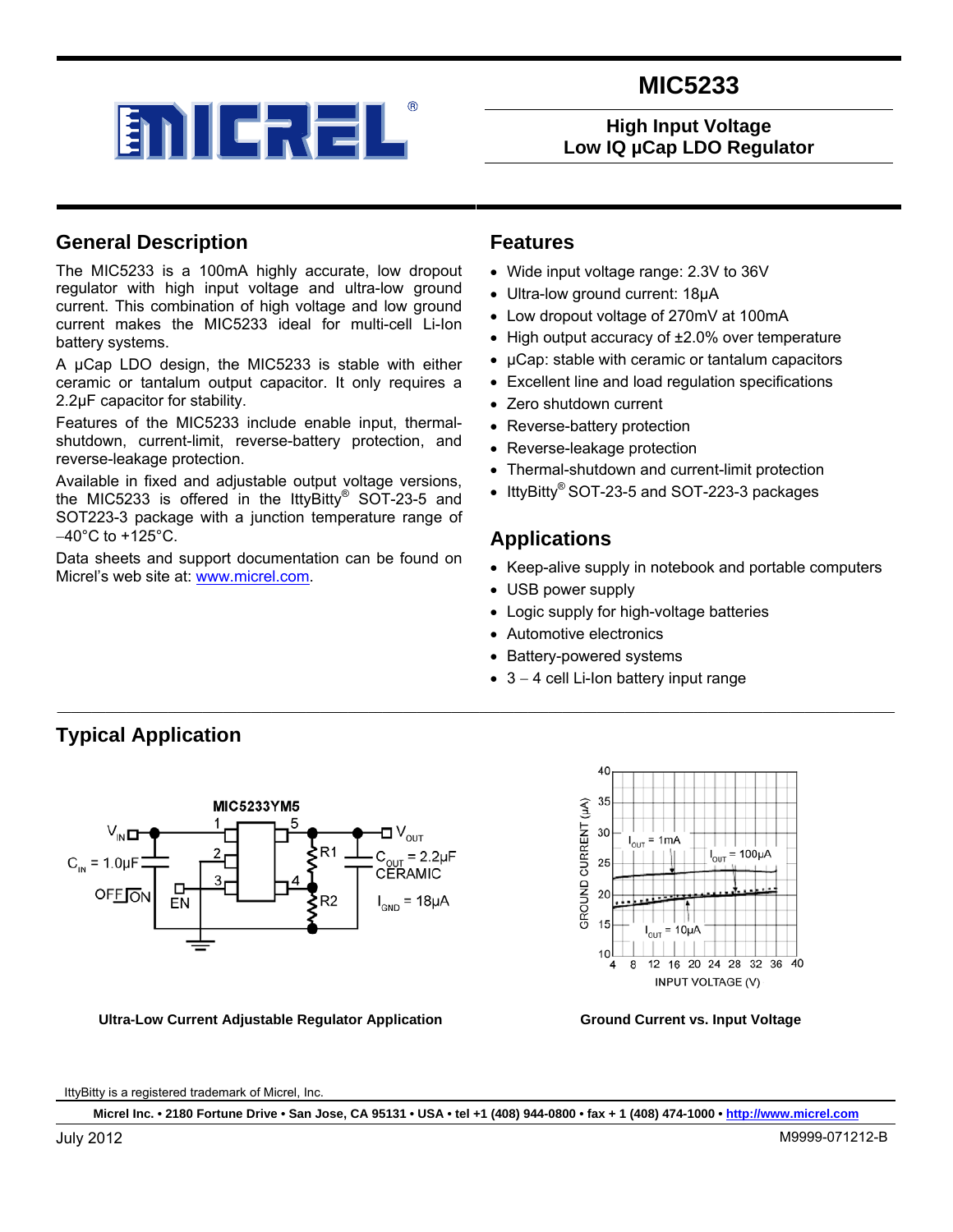## **Ordering Information**

| <b>Part Number</b> | <b>Marking</b> | Voltage    | Junction Temperature Range <sup>(1)</sup> | Package  |
|--------------------|----------------|------------|-------------------------------------------|----------|
| MIC5233-1.8YM5     | L318           | 1.8V       | $-40^{\circ}$ C to +125 $^{\circ}$ C      | SOT-23-5 |
| MIC5233-2.5YM5     | L325           | 2.5V       | $-40^{\circ}$ C to +125 $^{\circ}$ C      | SOT-23-5 |
| MIC5233-3.0YM5     | L330           | 3.0V       | $-40^{\circ}$ C to +125 $^{\circ}$ C      | SOT-23-5 |
| MIC5233-3.3YM5     | L333           | 3.3V       | $-40^{\circ}$ C to +125 $^{\circ}$ C      | SOT-23-5 |
| MIC5233-5.0YM5     | L350           | 5.0V       | $-40^{\circ}$ C to +125 $^{\circ}$ C      | SOT-23-5 |
| MIC5233YM5         | L3AA           | Adjustable | $-40^{\circ}$ C to +125 $^{\circ}$ C      | SOT-23-5 |
| MIC5233-3.3YS      | 33YS           | 3.3V       | $-40^{\circ}$ C to +125 $^{\circ}$ C      | SOT-223  |

**Note:** 

1. Other voltages available. Contact Micrel for details.

## **Pin Configuration**

**Pin Description** 



**5-Pin SOT-23 (M5) 3-Pin SOT-223 (S)** 



#### **Pin Number SOT-223 Pin Number Pin Name | Pin Function** 1 | 1 | IN Supply Input. 2 | 2 | GND Ground. 3 EN Enable (Input). Logic LOW = shutdown; logic HIGH = enable. NC | No Connect. 4 ADJ Adjustable (Input). Feedback input; connect to resistive voltage-divider network. 3 | 5 | OUT | Regulator Output. TAB | GND Ground.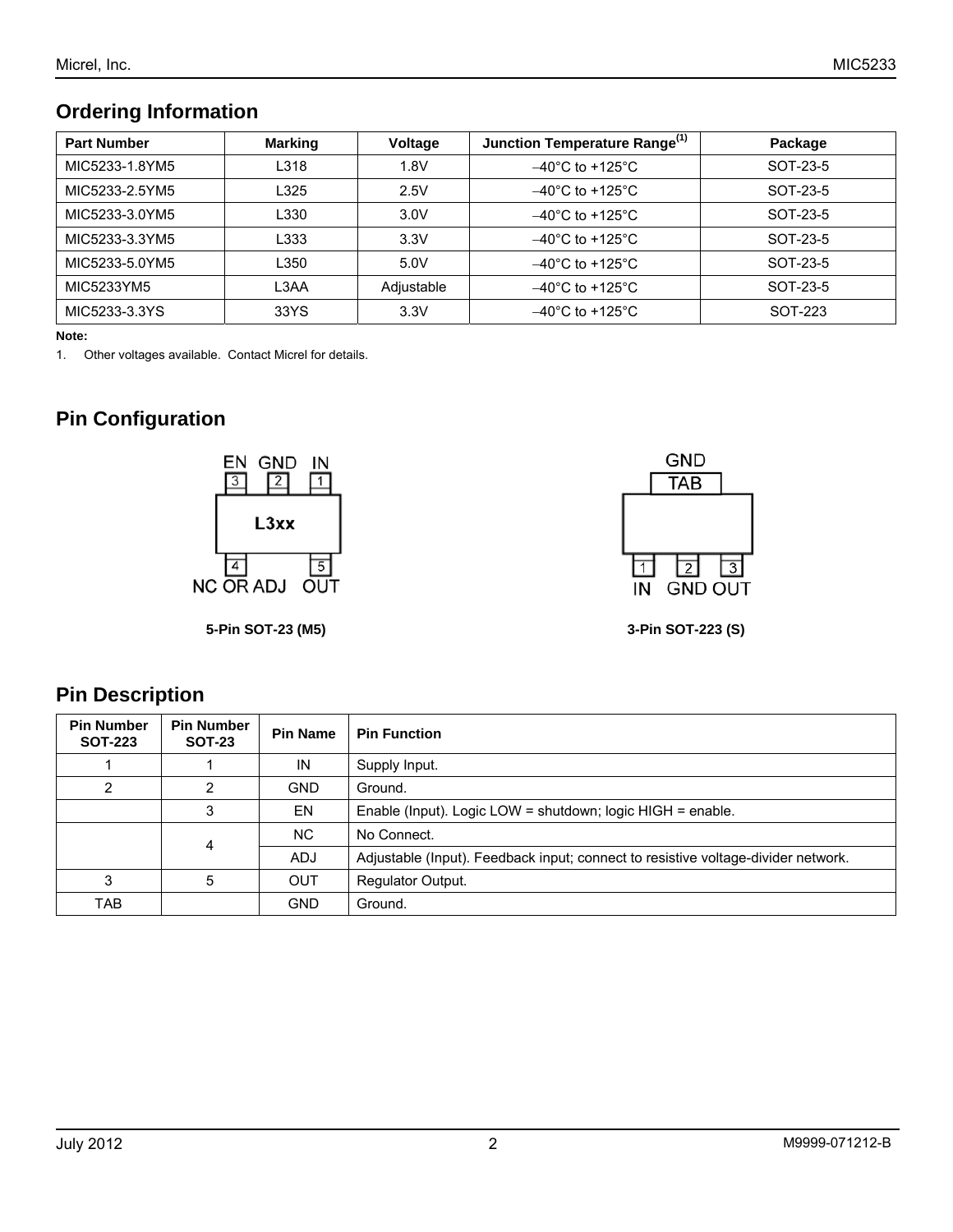## **Absolute Maximum Ratings(1)**

# **Operating Ratings(2)**

# **Electrical Characteristics(4)**

T<sub>J</sub> = 25°C with V<sub>IN</sub> = V<sub>OUT</sub> + 1V; I<sub>OUT</sub> = 100µA; **Bold** values indicate –40°C < T<sub>J</sub> < +125°C; unless otherwise specified.

| <b>Parameter</b>                       | <b>Condition</b>                                         | Min.   | Typ.         | Max.           | <b>Units</b> |  |
|----------------------------------------|----------------------------------------------------------|--------|--------------|----------------|--------------|--|
| <b>Output Voltage Accuracy</b>         | Variation from nominal V <sub>OUT</sub>                  | $-1.0$ |              | $+1.0$         | %            |  |
|                                        |                                                          |        |              | $+2.0$         |              |  |
| Line Regulation                        | $V_{IN}$ = $V_{OUT}$ + 1V to 36V                         |        | 0.04         | 0.5            | $\%$         |  |
| Load Regulation                        | $I_{\text{OUT}}$ = 100µA to 100mA                        |        | 0.25         | 1              | $\%$         |  |
|                                        | $I_{OUT} = 100 \mu A$                                    |        | 50           |                |              |  |
|                                        | $I_{\text{OUT}} = 50 \text{mA}$                          |        | 230          | 300            |              |  |
| Dropout Voltage                        |                                                          |        |              | 400            | mV           |  |
|                                        | $I_{\text{OUT}} = 100 \text{mA}$                         |        | 270          | 400            |              |  |
|                                        |                                                          |        |              | 450            |              |  |
|                                        | $I_{\text{OUT}} = 100 \mu A$                             |        | 18           | 30             | μA           |  |
| <b>Ground Current</b>                  |                                                          |        |              | 35             |              |  |
|                                        | $I_{\text{OUT}} = 50 \text{mA}$                          |        | 0.25         | 0.70           | mA           |  |
|                                        | $I_{\text{OUT}} = 100 \text{mA}$                         |        | $\mathbf{1}$ | 2              |              |  |
| Ground Current in Shutdown             | $V_{EN} \le 0.6V$ ; $V_{IN}$ + 36V (SOT-23 package only) |        | 0.1          | 1              | μA           |  |
| <b>Short-Circuit Current</b>           | $V_{OUT} = 0V$                                           |        | 190          | 350            | mA           |  |
| Output Leakage, Reverse Polarity Input | Load = 500 $\Omega$ ; V <sub>IN</sub> = -15V             |        | $-0.1$       |                | μA           |  |
| Enable Input (SOT-23 Package Only)     |                                                          |        |              |                |              |  |
| Input LOW Voltage                      | Regulator OFF                                            |        |              | 0.6            | $\vee$       |  |
| Input HIGH Voltage                     | Regulator ON                                             | 2.0    |              |                | $\vee$       |  |
|                                        | $V_{EN}$ = 0.6V; Regulator OFF                           | $-1.0$ | 0.01         | 1.0            | μA           |  |
| Enable Input Current                   | $V_{EN}$ = 2.0V; Regulator ON                            |        | 0.1          | 1.0            |              |  |
|                                        | $V_{EN}$ = 36V; Regulator ON                             |        | 0.5          | 2.5            |              |  |
| Start-Up Time                          | Guaranteed by design                                     |        | 1.7          | $\overline{7}$ | ms           |  |

#### **Notes:**

1. Exceeding the absolute maximum rating may damage the device.

2. The device is not guaranteed to function outside its operating rating.

3. Devices are ESD sensitive. Handling precautions recommended. Human body model, 1.5kΩ in series with 100pF.

4. Specification for packaged product only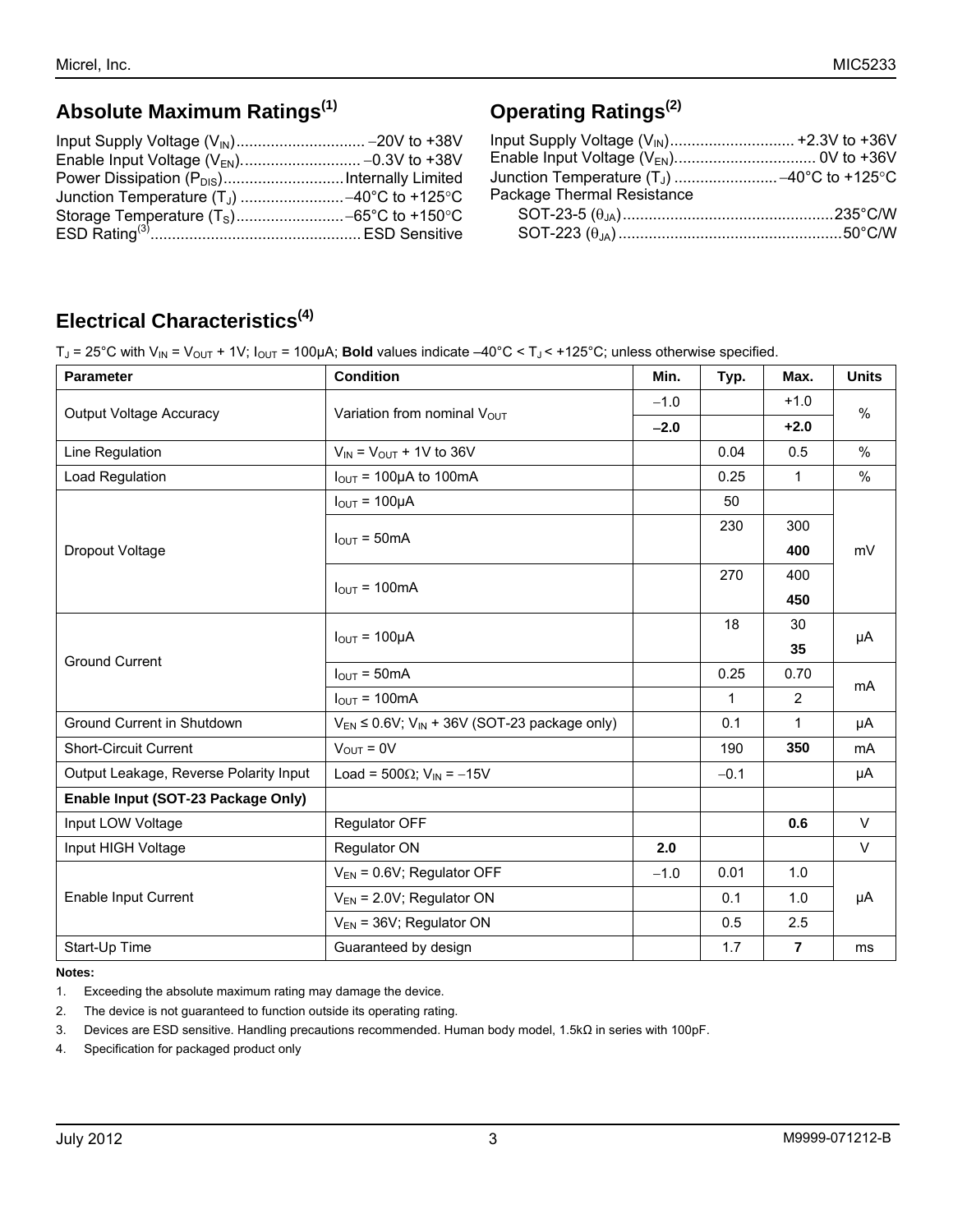## **Typical Characteristics**

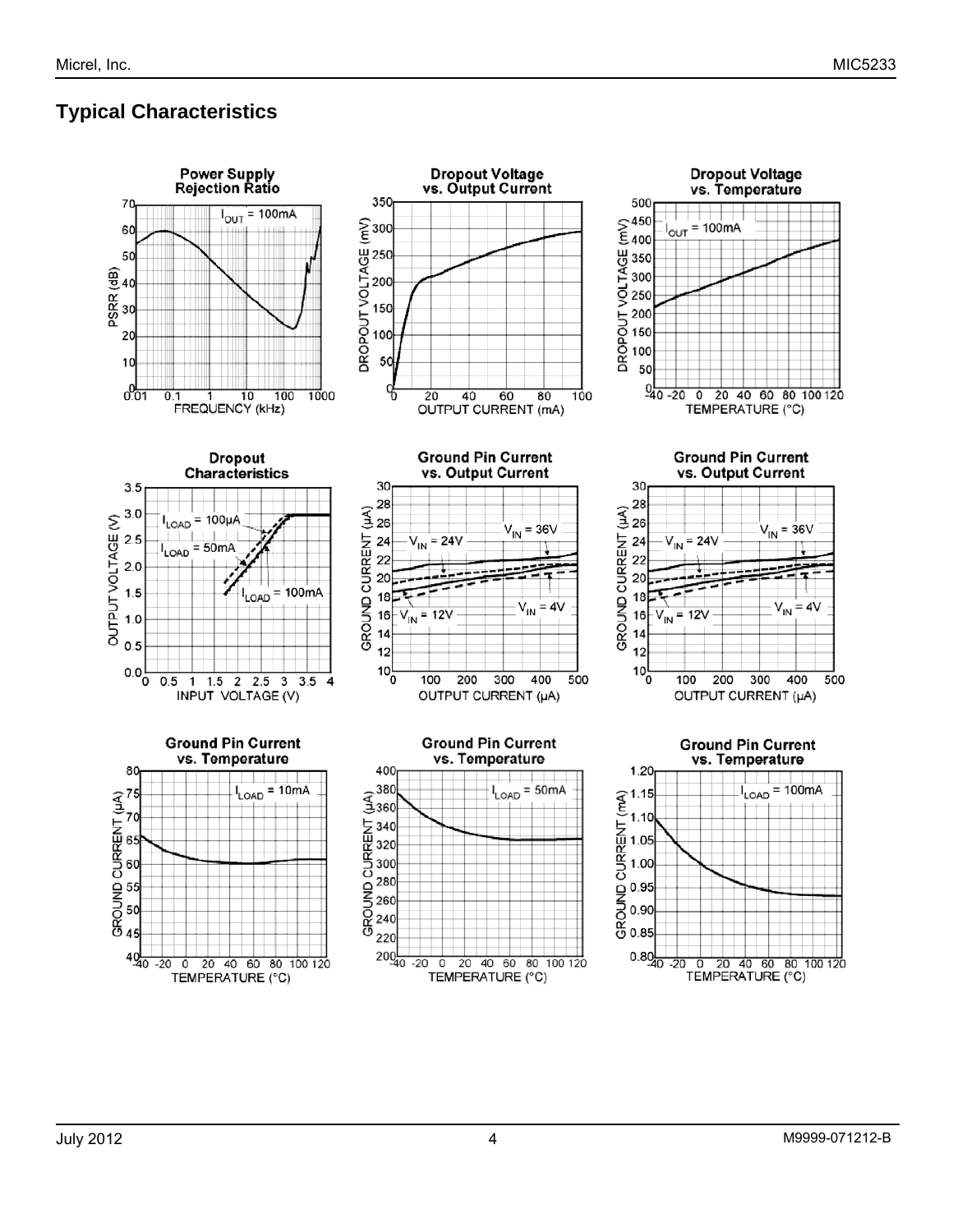## **Typical Characteristics (Continued)**

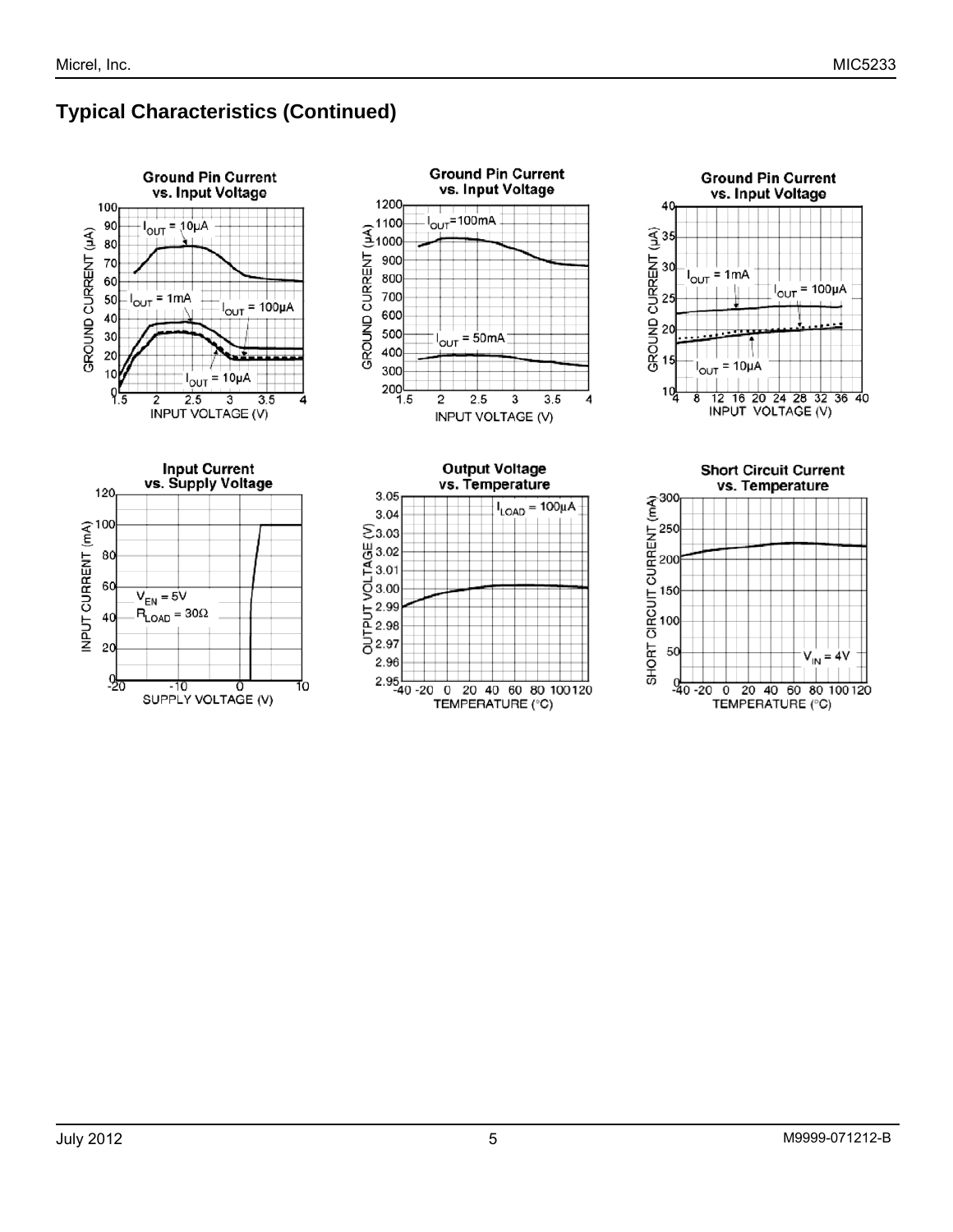# **Functional Characteristics**

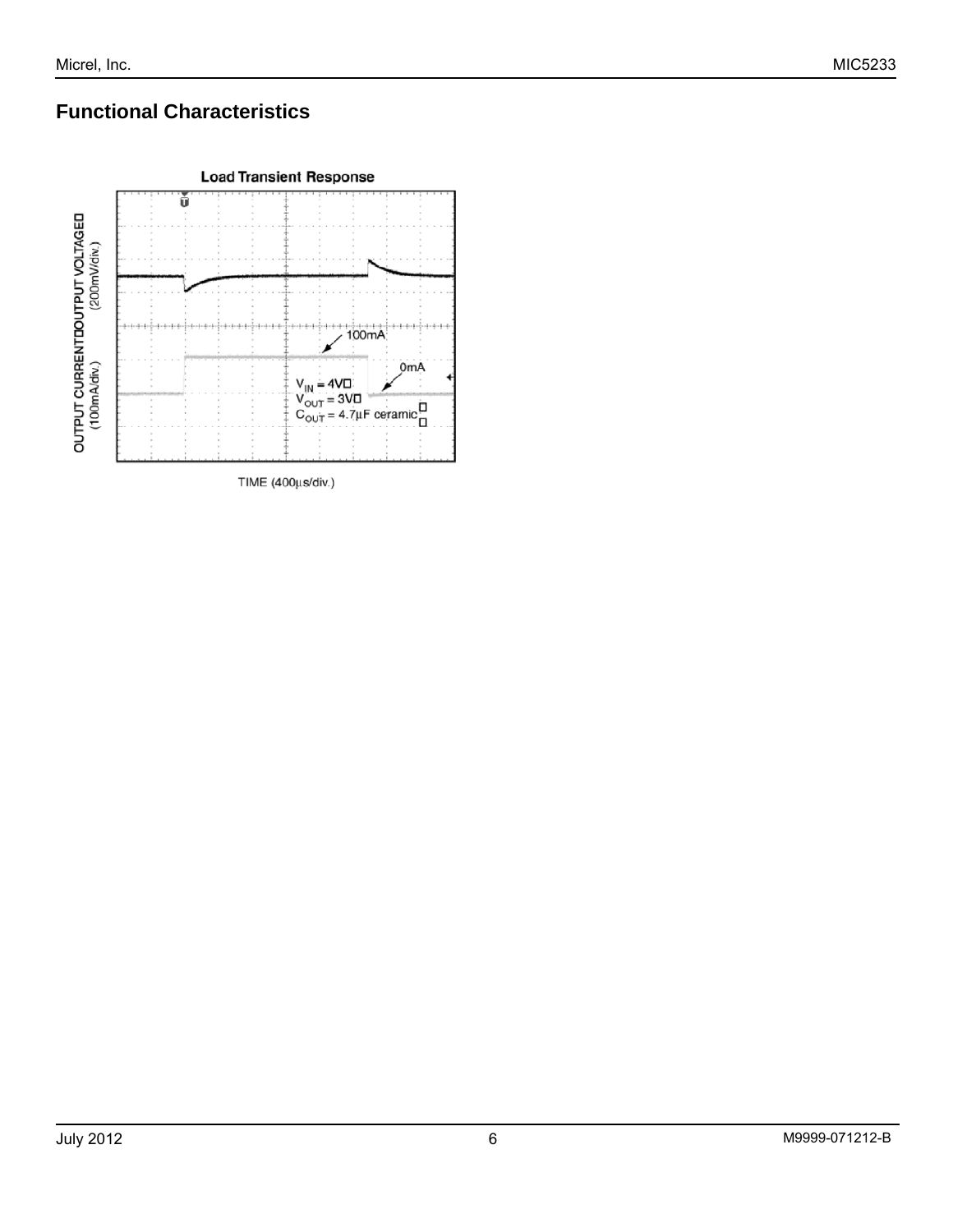## **Functional Diagrams**



**Fixed Output Voltage (M5 Package)** 



**Fixed Output Voltage (S Package)**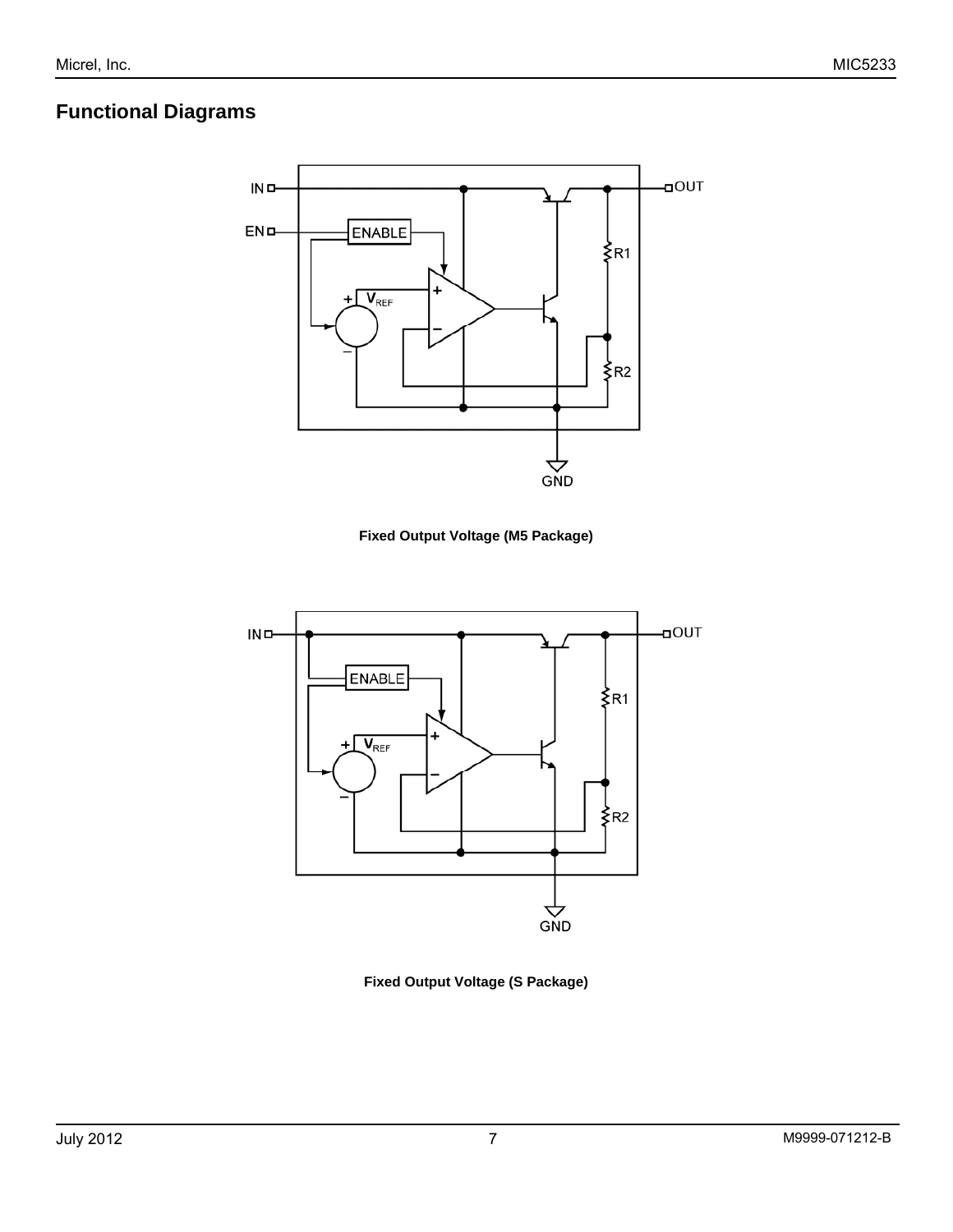# **Functional Diagrams (Continued)**



**Adjustable Output Voltage**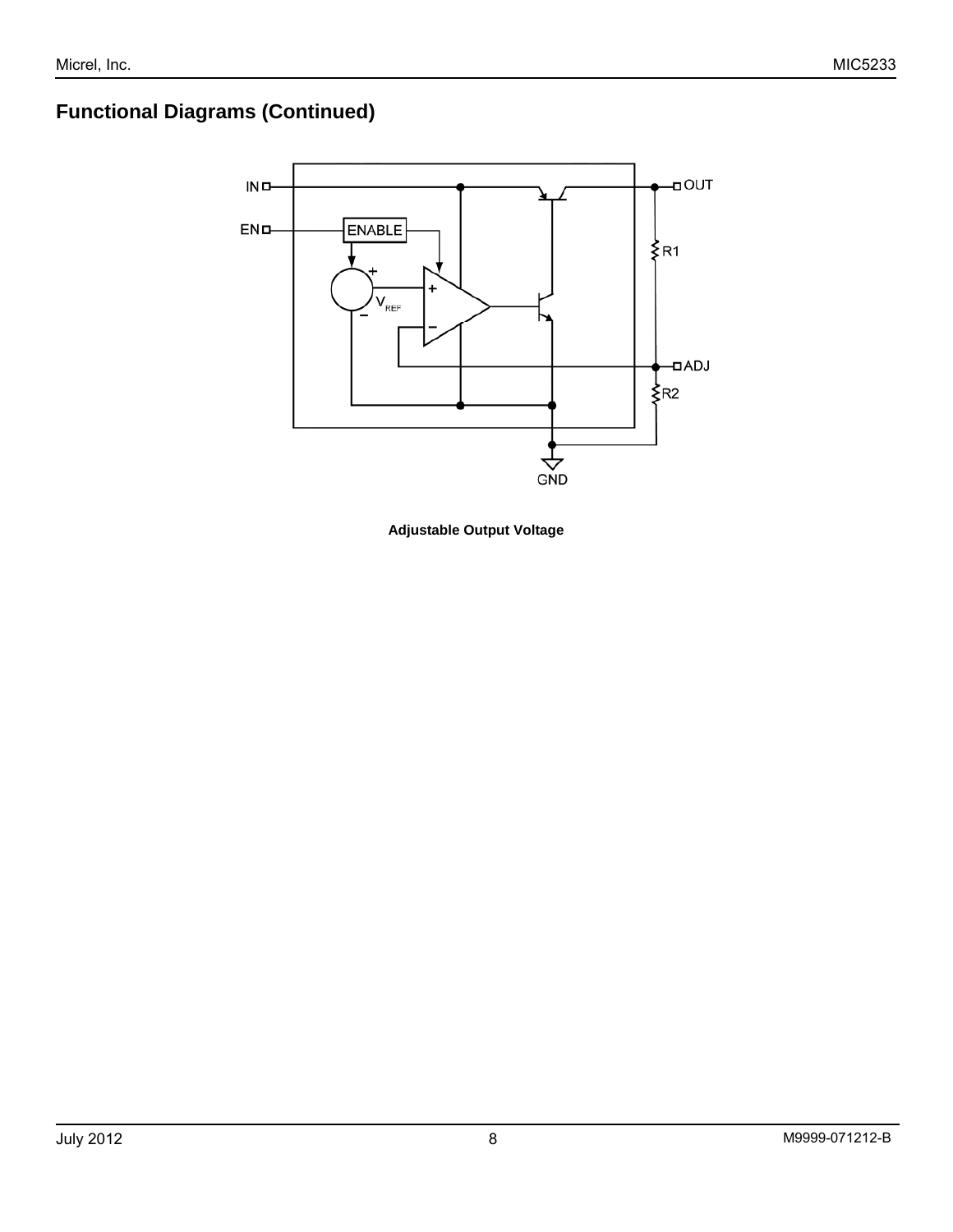### **Application Information**

#### **Enable/Shutdown**

The MIC5233 comes with an active-high enable pin that allows the regulator to be disabled. Forcing the enable pin low disables the regulator and sends it into a "zero" off-mode-current state. In this state, current consumed by the regulator goes nearly to zero. Forcing the enable pin high enables the output voltage.

### **Input Capacitor**

The MIC5233 has high input voltage capability up to 36V. The input capacitor must be rated to sustain voltages that may be used on the input. An input capacitor may be required when the device is not near the source power supply or when supplied by a battery. Small, surface mount, ceramic capacitors can be used for bypassing. A larger value may be required if the source supply has high ripple.

### **Output Capacitor**

The MIC5233 requires an output capacitor for stability. The design requires 2.2µF or greater on the output to maintain stability. The design is optimized for use with low-ESR ceramic chip capacitors. High-ESR capacitors may cause high-frequency oscillation. The maximum recommended ESR is 3Ω. The output capacitor can be increased without limit. Larger valued capacitors help to improve transient response.

X7R/X5R dielectric-type ceramic capacitors are recommended because of their temperature performance. X7R-type capacitors change capacitance by 15% over their operating temperature range and are the most stable type of ceramic capacitors. Z5U and Y5V dielectric capacitors change value by as much as 50% and 60% respectively over their operating temperature ranges. To use a ceramic chip capacitor with Y5V dielectric, the value must be much higher than an X7R ceramic capacitor to ensure the same minimum capacitance over the equivalent operating temperature range.

### **No-Load Stability**

The MIC5233 will remain stable and in regulation with no load unlike many other voltage regulators. This is especially important in CMOS RAM keep-alive applications.

### **Thermal Consideration**

The MIC5233 is designed to provide 100mA of continuous current in a very-small package. Maximum power dissipation can be calculated based on the output current and the voltage drop across the part. To determine the maximum power dissipation of the package, use the junction-to-ambient thermal resistance of the device and the following Equation 1:

$$
P_{D(MAX)} = \left(\frac{T_{J(MAX)} - T_A}{\theta_{JA}}\right)
$$
 Eq. 1

 $T_{J(MAX)}$  is the maximum junction temperature of the die, 125°C, and TA is the ambient operating temperature.  $\theta_{JA}$ is layout dependent; Table 1 shows examples of the junction-to-ambient thermal resistance for the MIC5233:

| Package  | $\theta_{JA}$ Recommended<br><b>Minimum Footprint</b> |  |  |
|----------|-------------------------------------------------------|--|--|
| SOT-23-5 | $235^{\circ}$ C/W                                     |  |  |
| SOT223   | $50^{\circ}$ C/W                                      |  |  |

#### **Table 1. SOT23-5 and SOT-223 Thermal Resistance**

The actual power dissipation of the regulator circuit can be determined using Equation 2:

$$
P_D = (V_{IN} - V_{OUT})I_{OUT} + V_{IN} \times I_{GND}
$$
 Eq. 2

Substituting  $P_{D(MAX)}$  for  $P_D$  and solving for the operating conditions that are critical to the application will give the maximum operating conditions for the regulator circuit. For example, when operating the MIC5233-3.0YM5 at 50°C with a minimum footprint layout, the maximum input voltage for a set output current can be determined as follows:

$$
P_{D(MAX)} = \left(\frac{125^{\circ}C - 50^{\circ}C}{235^{\circ}C/W}\right) \qquad \qquad Eq. 3
$$

where  $P_{D(MAX)} = 319$ mW.

The junction-to-ambient  $(\theta_A)$  thermal resistance for the minimum footprint is 235°C/W, from Table 1. It is important that the maximum power dissipation not be exceeded to ensure proper operation. Since the MIC5233 was designed to operate with high input voltages, careful consideration must be given so as not to overheat the device. With very high input-to-output voltage differentials, the output current is limited by the total power dissipation.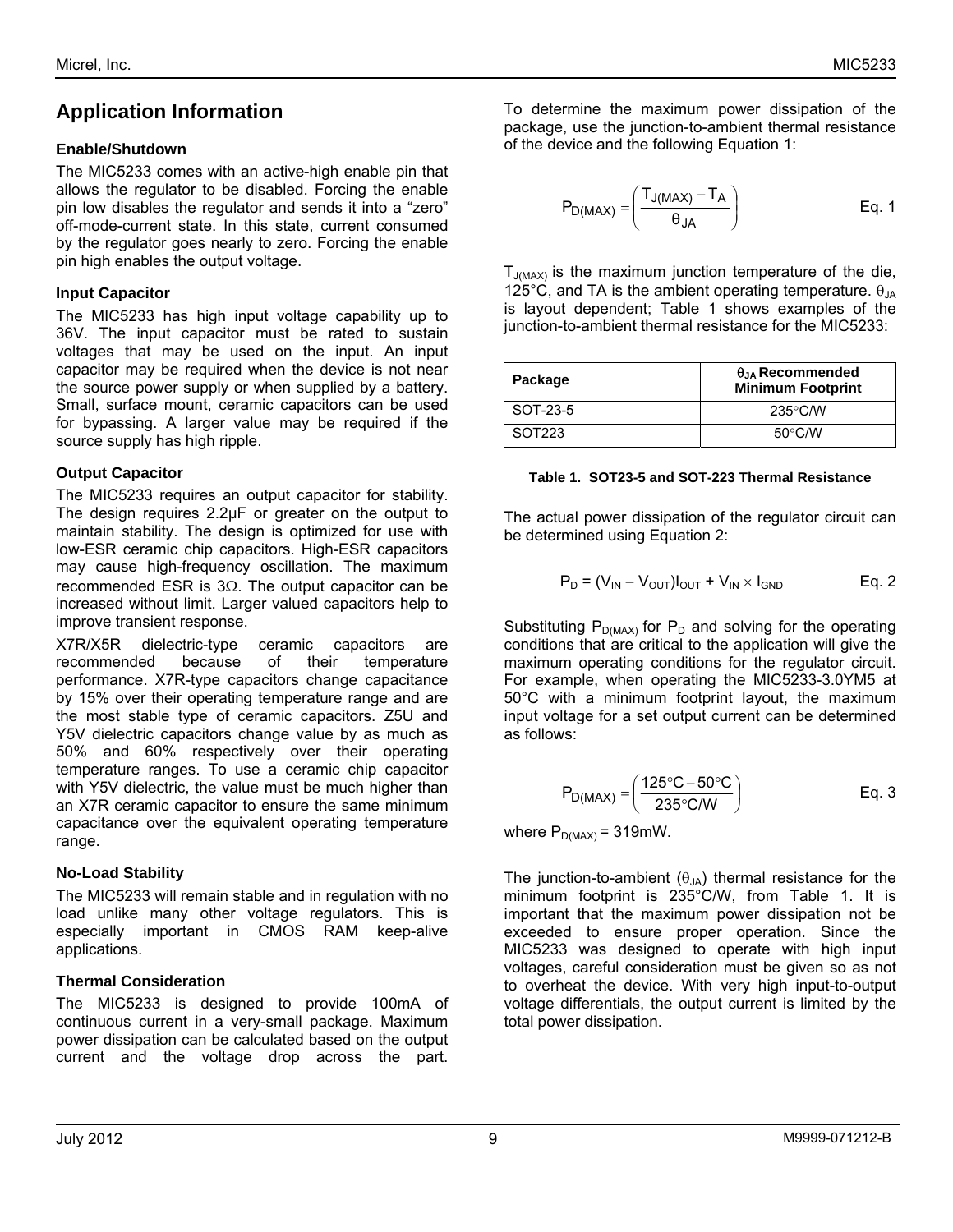Total power dissipation is calculated using the following equation:

$$
P_D = (V_{IN} - V_{OUT})I_{OUT} + V_{IN} \times I_{GND} \qquad Eq. 4
$$

Due to the potential for input voltages up to 36V, ground current must be taken into consideration.

If we know the maximum load current, we can solve for the maximum input voltage using the maximum power dissipation calculated for a  $50^{\circ}$ C ambient, 319mV.

$$
P_{D(MAX)} = (V_{IN} - V_{OUT})I_{OUT} + V_{IN} \times I_{GND}
$$
  
319mW = (V<sub>IN</sub> - 3V)100mA + V<sub>IN</sub> × 2.8mA - Eq. 5

Ground pin current is estimated using the typical Feedback resistor R2 should be no larger than 300kΩ. characteristics of the device.

$$
619 \text{mW} = \text{VIN} \ (102.8 \text{mA})
$$
\n
$$
V_{\text{IN}} = 6.02 \text{V}
$$
\nEq. 6

For higher current outputs only a lower input voltage will work for higher ambient temperatures.

Assuming a lower output current of 10mA, the maximum input voltage can be recalculated:

\n
$$
319 \, \text{mW} = (V_{\text{IN}} - 3V) \, 10 \, \text{mA} + V_{\text{IN}} \times 0.1 \, \text{mA}
$$
\n

\n\n $349 \, \text{mW} = V_{\text{IN}} \times 10.1 \, \text{mA}$ \n

\n\n $V_{\text{IN}} = 34.9 \, \text{V}$ \n

\n\n $Eq. 7$ \n

Maximum input voltage for a 10mA load current at 50°C ambient temperature is 34.9V, utilizing virtually the entire operating voltage range of the device.

#### **Adjustable Regulator Application**

The MIC5233BM5 can be adjusted from 1.24V to 20V by using two external resistors (Figure 1). The resistors set the output voltage based on the following equation:

$$
V_{OUT} = V_{REF}\left(1 + \left(\frac{R1}{R2}\right)\right)
$$
 Eq. 8

where  $V_{REF} = 1.24V$ .



**Figure 1. Adjustable Voltage Application**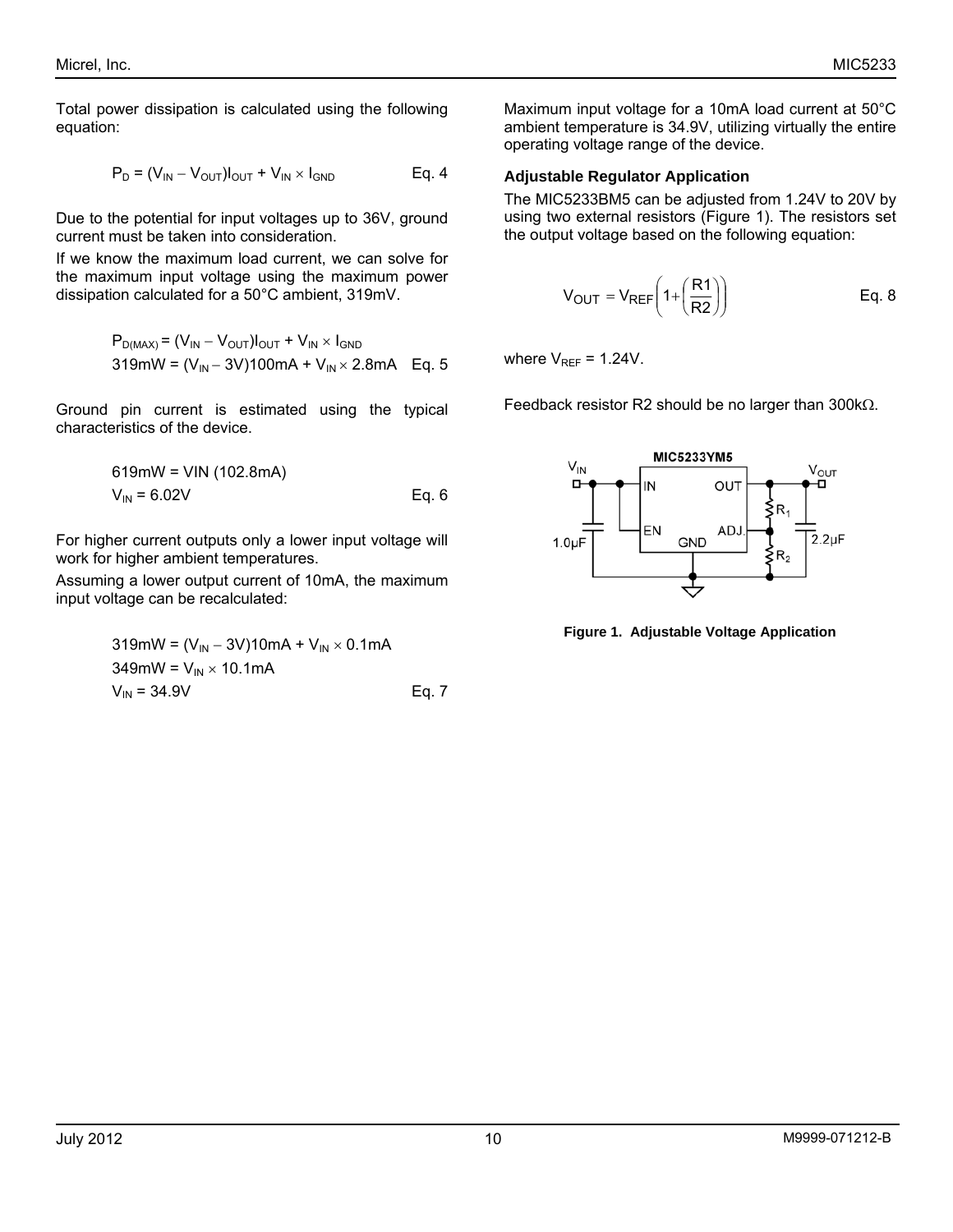### **Package Information**



- 
- 
- 
- NOTE:<br>1. PACKAGE OUTLINE EXCLUSIVE OF MOLD FLASH & BURR.<br>2. PACKAGE OUTLINE INCLUSIVE OF SOLER PLATING.<br>3. DIMENSION AND TOLERANCE PER ANSI Y14.5M, 1982.<br>4. FOOT LENGTH MEASUREMENT BASED ON GAUGE PLANE METHOD.<br>5. DIE FACES
- 

**5-Pin SOT-23 (M5)**